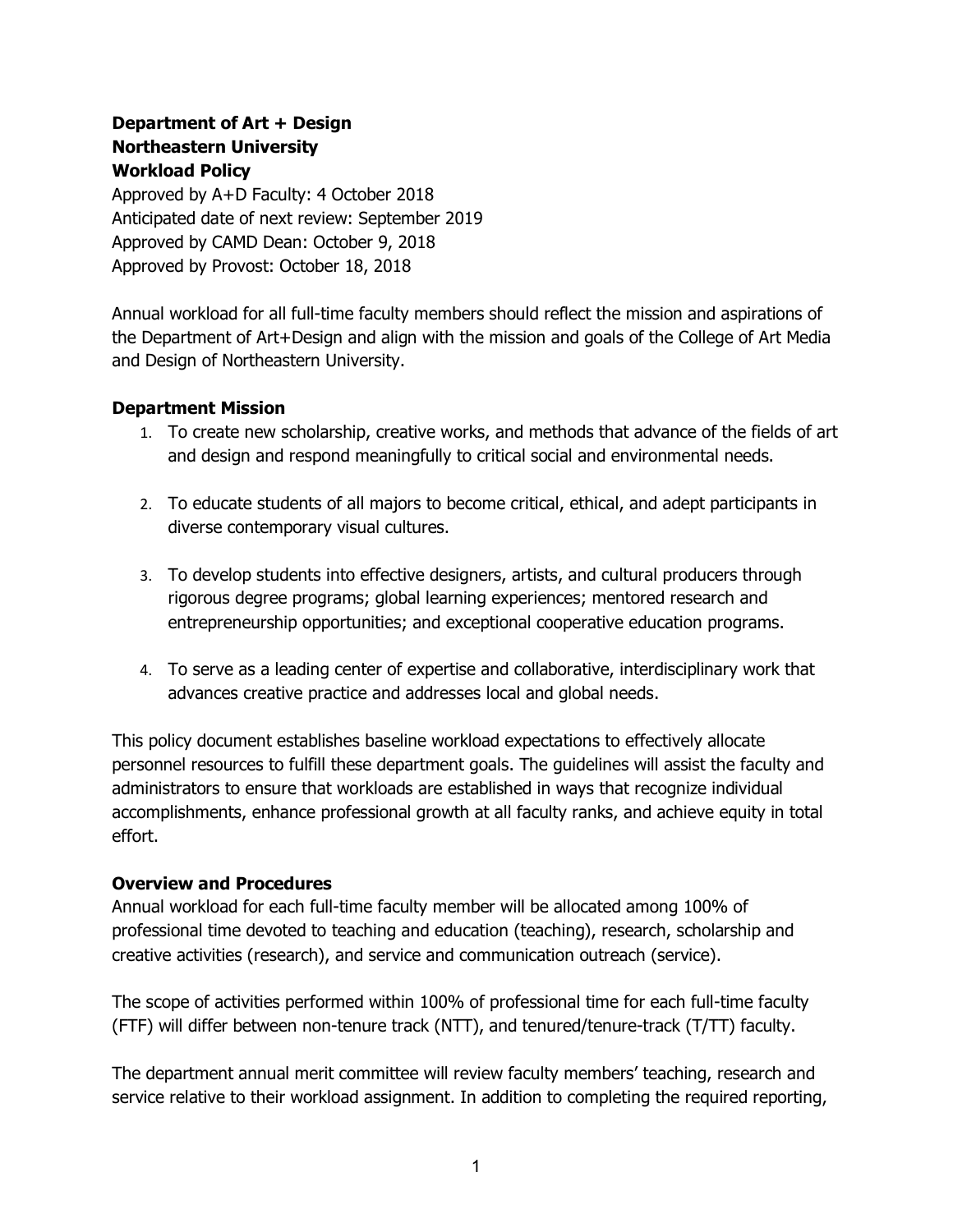faculty members can provide a one-page document highlighting their accomplishments and future plans. Faculty members must report the start and expected completion dates of research; the committee can request evidence of work in progress.

Adjustments to teaching load will be made in accordance with University and Faculty Handbook Policies regarding sabbaticals, leaves of absences, and parental teaching relief, among others. For assessing workload performance each year, the Department will follow the definitions and metrics for assessment of teaching, research, and service as outlined in later in this document.

### **Workload Components**

Full-time faculty workloads in the Department of Art + Design will encompass a combination of the following elements, according to rank and type of appointment:

Research/Creative Activity encompasses scholarship and creative practices that advance the disciplines of Art and Design and respond in meaningful ways to critical issues. Through artworks, products, and publications, our faculty explore new ways to make and interpret cultural artifacts, and improve and enhance the human condition.

Teaching activities contribute to the intellectual, emotional, and professional development of students. Faculty members are expected to engage in a range of teaching activities that provide a high-quality education to students. Teaching excellence is understood to be essential for attracting outstanding students into the undergraduate and graduate programs. Teaching activities for all CAMD faculty include undergraduate and graduate courses, as well as supervising, training, and mentoring undergraduate, graduate, and postdoctoral students.

Teaching loads for CAMD faculty should be comprised of an equitable distribution of small/medium/large-enrollment courses with the goal of attaining a balanced load among all faculty. The development of new courses, refreshment of curricula and individual courses, and repetition of the same course preparation should be accounted for in attaining this balance.

Service activities primarily enhance the department, university, community, and profession and encompasses a wide range of contributions, such as administration and governance, mentorship, inter-institutional relationship building, external review and advisory work, and active participation in professional organizations.

Professional Development**:** Faculty on term contracts participate in scholarly, professional, and creative practices that enhance their knowledge of and stature within the field of Art and Design. Professional development may include the creation of methodologies and processes, leadership and service to organizations, involvement in activities such as consulting, pro-bono work, public service, presentation/exhibition, thought leadership and additional certification for continuing education related to specific role within the university.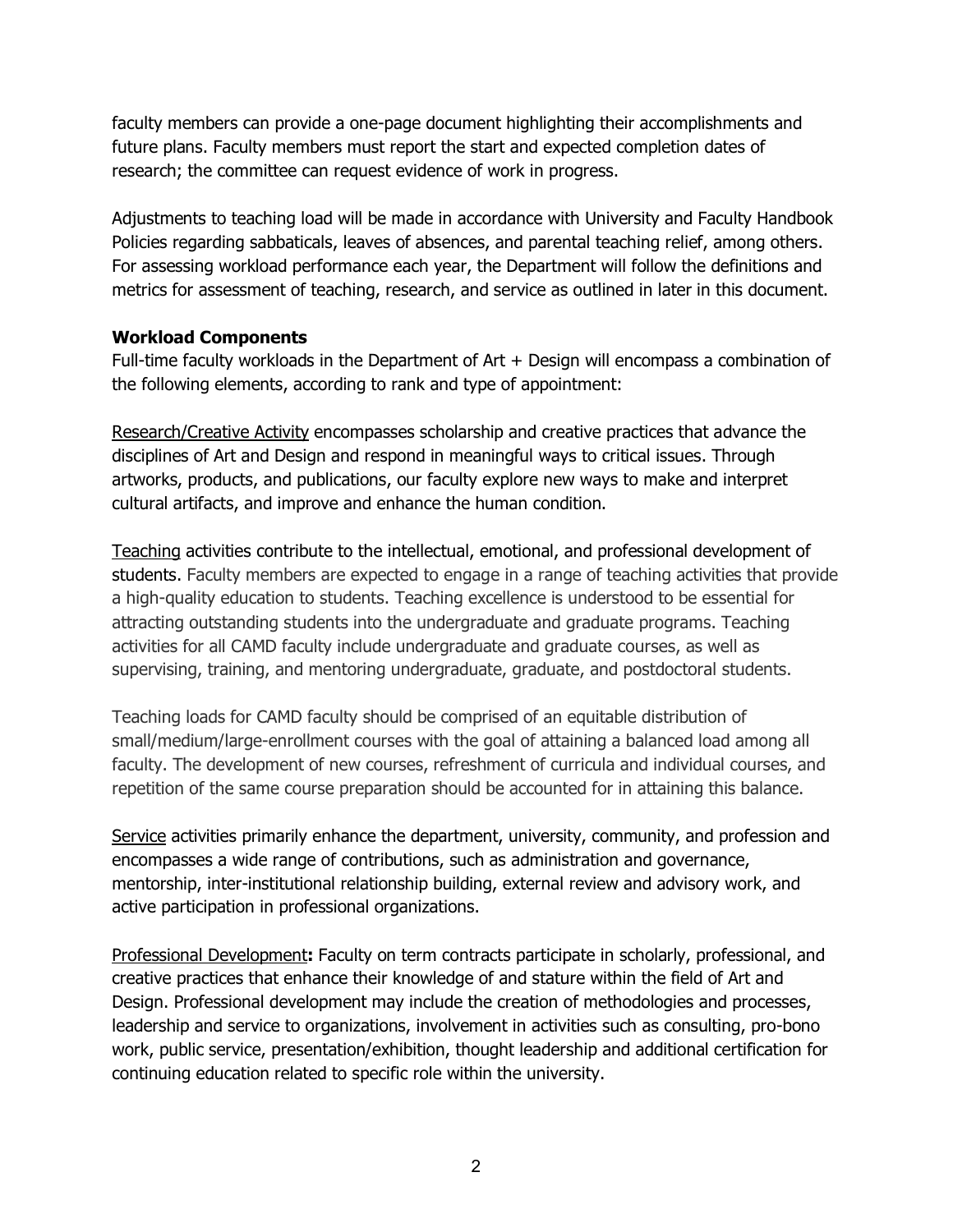### **Standard Workload by Appointment**

Full-time faculty of the Department of Art + Design hold three types of appointments: teaching, tenure-track, and tenured, each with their own standard workload expectations reflecting different faculty roles and responsibilities.

### Teaching Faculty

Teaching faculty include have full-time, renewable, term-defined contracts, typically one-, three-, or five- years. The baseline workload expectation for teaching faculty is:

- 80% Teaching (six courses annually)
- 10% Service
- 10% Professional development and/or research

Teaching faculty may receive full or partial course releases for extraordinary administrative responsibilities. Such releases must be negotiated with the department chair, approved by the dean of the college, and reviewed on an annual basis. Such releases will proportionally reallocate workload from teaching to service.

### Tenure-Track Faculty

Tenure-track faculty must establish themselves as scholars and/or creative practitioners and are expected to devote significant time to research activities in preparation for the tenure review. Service during this career period should primarily enhance the faculty member's status within the field, with a more limited role taken within the department and university. Tenure-track faculty have the following standard workload expectation:

- 50% Research
- 40% Teaching (four courses annually)
- 10% Service

Pursuant to the CAMD Policy on Teaching Releases for Tenure, tenure-track faculty in Art + Design receive three pre-tenure course releases to support research activities. Subject to approval by the chair, these course releases are typically taken as one in the first year and two in the second year, although other timelines may be negotiated.

Tenure track faculty may receive full or partial course releases for extraordinary administrative responsibilities. Such releases must be negotiated with the department chair, approved by the dean of the college, and reviewed on an annual basis.

Each full course release in a given academic year shall reduce the teaching portion of the workload by 10% and increase the effort allocation toward research or service, as appropriate, by the same amount.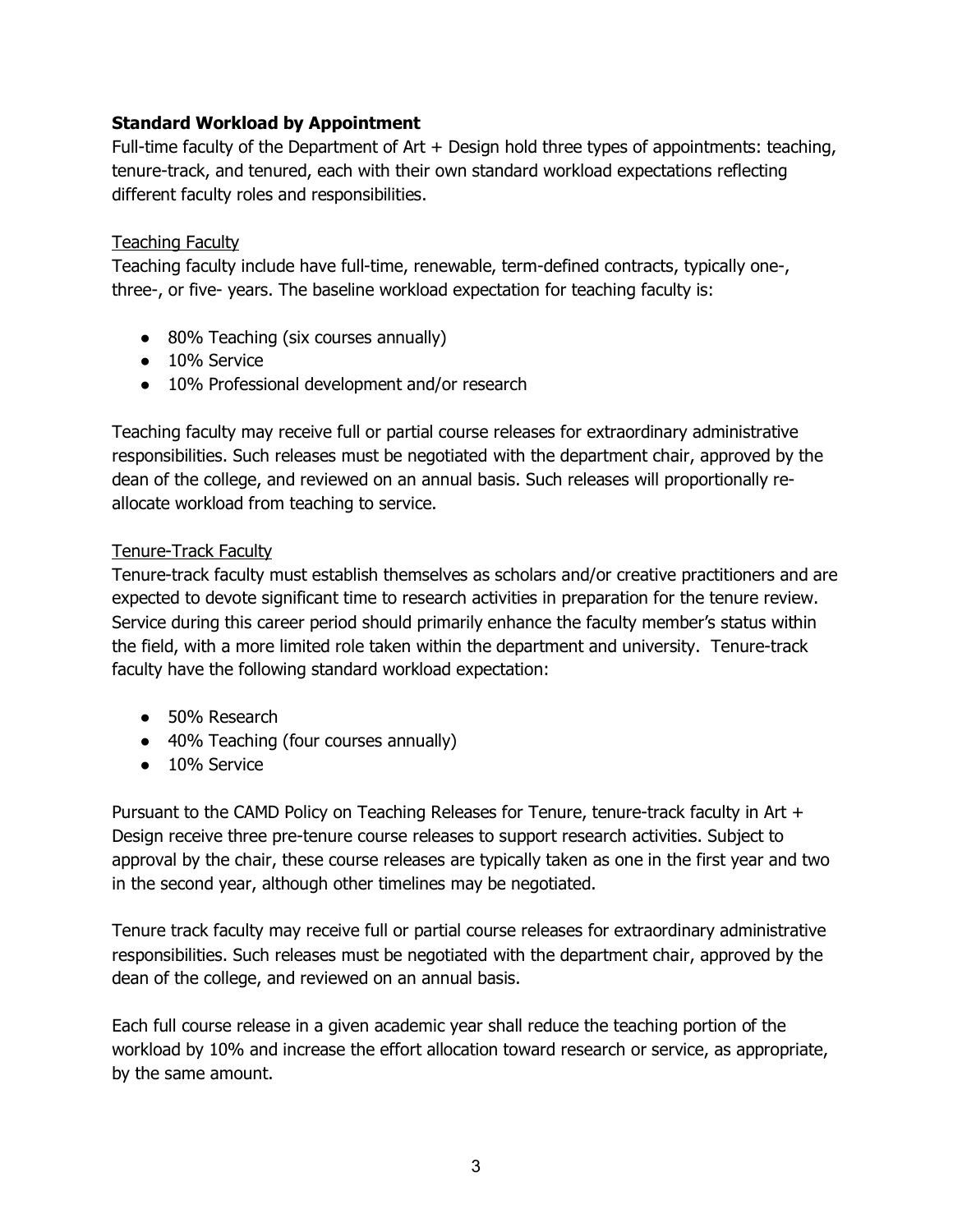# Tenured Faculty

A defining characteristic of tenure is the ability to shape long-term research agendas and define one's own career trajectory. All tenured faculty members are also expected to contribute to the success of the department, the college, the university, and the profession. Tenured faculty have the following standard workload expectation:

- 40% research
- 40% teaching (four courses annually)
- 20% service

# Tenured Faculty: Research Inactive

Tenured faculty members who receive an unsatisfactory assessment for research and scholarship by merit review committees in at least 2 out of the previous 3 calendar years are deemed research inactive. This means the faculty member does not meet disciplinary expectations for progress on peer-reviewed long-term research, scholarly, or creative projects, applications for appropriate external funding, and regular dissemination of research/scholarship/creative activity in appropriate venues.

If a faculty member disagrees with the assessment of Teaching, Research (and/or Professional Development), and Service made by the Merit Review Committee, that faculty member has the option to file an appeal. This appeal is delivered in writing to the Department Chair. If the faculty member is still not satisfied with the decision rendered, the faculty member may decide to pursue a formal grievance as outlined in the Faculty Handbook.

The standard workload expectation for tenured faculty who have been deemed research inactive is:

- 75-90% Teaching (6-7 courses annually)
- $\bullet$  10-25% Service\*

\*Faculty deemed research inactive who wish to be reinstated to research-active status may request an improvement plan in which a small percentage (5-10% service) is allocated to research.

Once research inactivity has been determined through the annual merit review process, the unit head, in consultation with the faculty member and the Office of the Dean, will prepare a written improvement plan. The unit head will then meet with the faculty member and the Dean or his/her delegate on the improvements that need to be made. The unit head will also indicate in this meeting and in the written improvement plan that if improvements are not successful by the end of the next academic year, the faculty member's workload will be reallocated.

Research inactive faculty who wish to return to research active status can request reinstatement during the annual review with the merit committee and unit head. If a faculty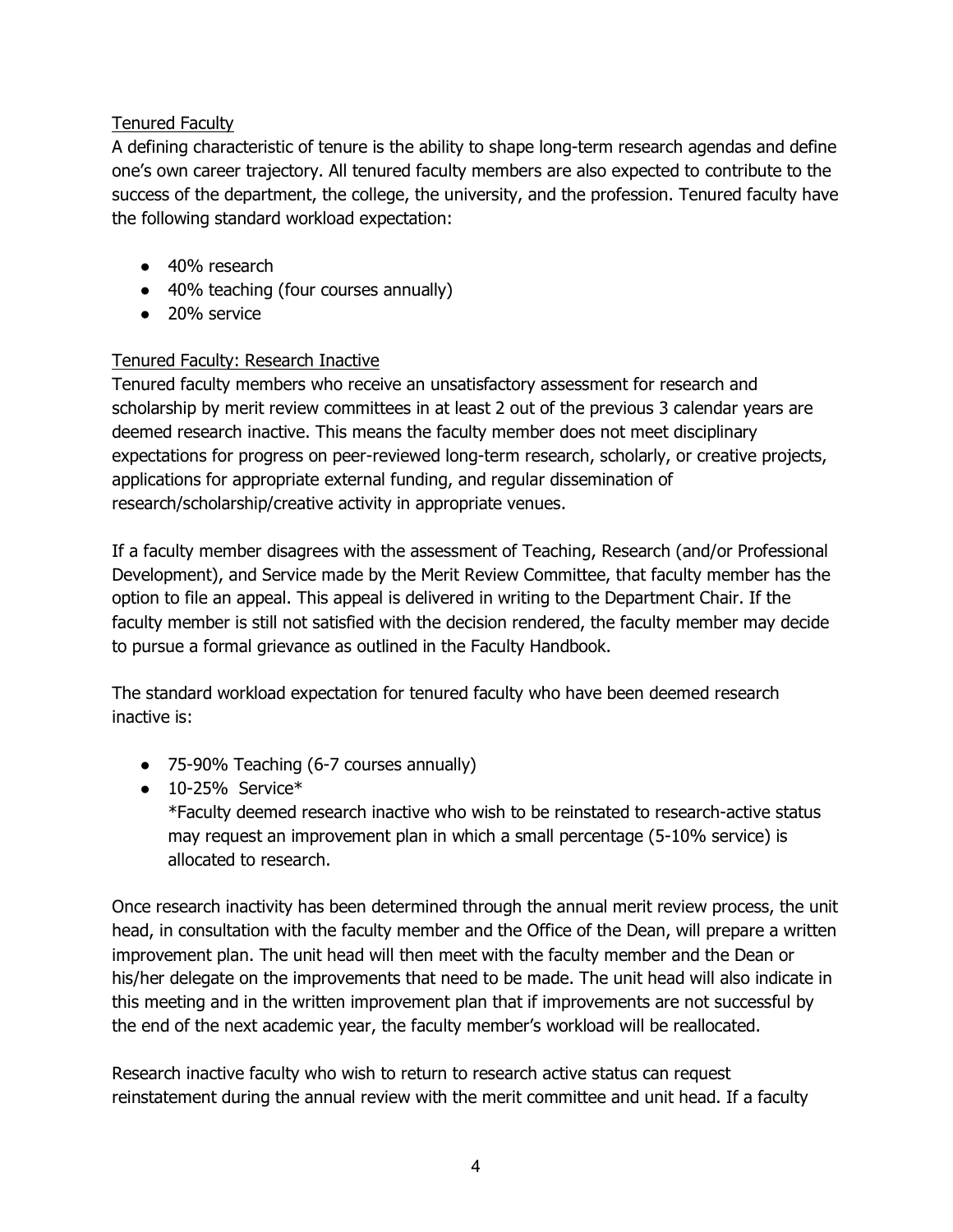member does not wish to be reinstated to research active status, the workload reallocation will be made and no further action will be necessary.

## **Faculty with Joint Appointments**

A jointly appointed tenure-track faculty member is subject to the workload policy of their tenure home. Faculty members with joint appointments will develop their service loads in consultation with the Chairs of both their home and secondary departments.

## **Standard Workload Modifications**

Policies regarding Sabbaticals, Leaves of Absence and Vacations are described in the Faculty Handbook. Medical leaves are governed by Human Resources Policy.

# **Service and Adjustments to Teaching**

Service is identified and defined by the Chair and course releases are granted in consultation with the Dean's office. Administrative responsibilities and the accompanying course releases are evaluated annually in consultation with the Dean of the College and they might include: serving as editor of a journal, coordinating courses with multiple sections, or assuming leadership roles in the department such as graduate or undergraduate coordinator.

## **Status and Revision of this Policy**

The merit committee will review the Department of Art+Design Workload Policy annually and the current version will be distributed annually (via electronic format) to all full-time faculty members at the start of each academic year.

Should any faculty member wish to modify the policy, he or she should propose the changes for full discussion and vote at the next monthly Department faculty meeting; if the motion is approved by majority vote, the modification will be added to the policy, and the revised policy will be forwarded to the Dean of CAMD and the Provost's Office for consideration. If approved by the Dean and the Provost, the modification will be added to the policy with the date of modification, and the updated policy will then be electronically distributed to all faculty members, the Dean of CAMD, and the Office of the Provost.

Each full-time faculty member can, at any time, obtain a current list of workload assignments by request in writing from the Department Chair. The policy document will also be made freely available to any faculty member by written request through the Department of Art+Design main administrative office.

A copy of the Department workloads will also be provided to the CAMD Dean's Office at the start of each new academic year.